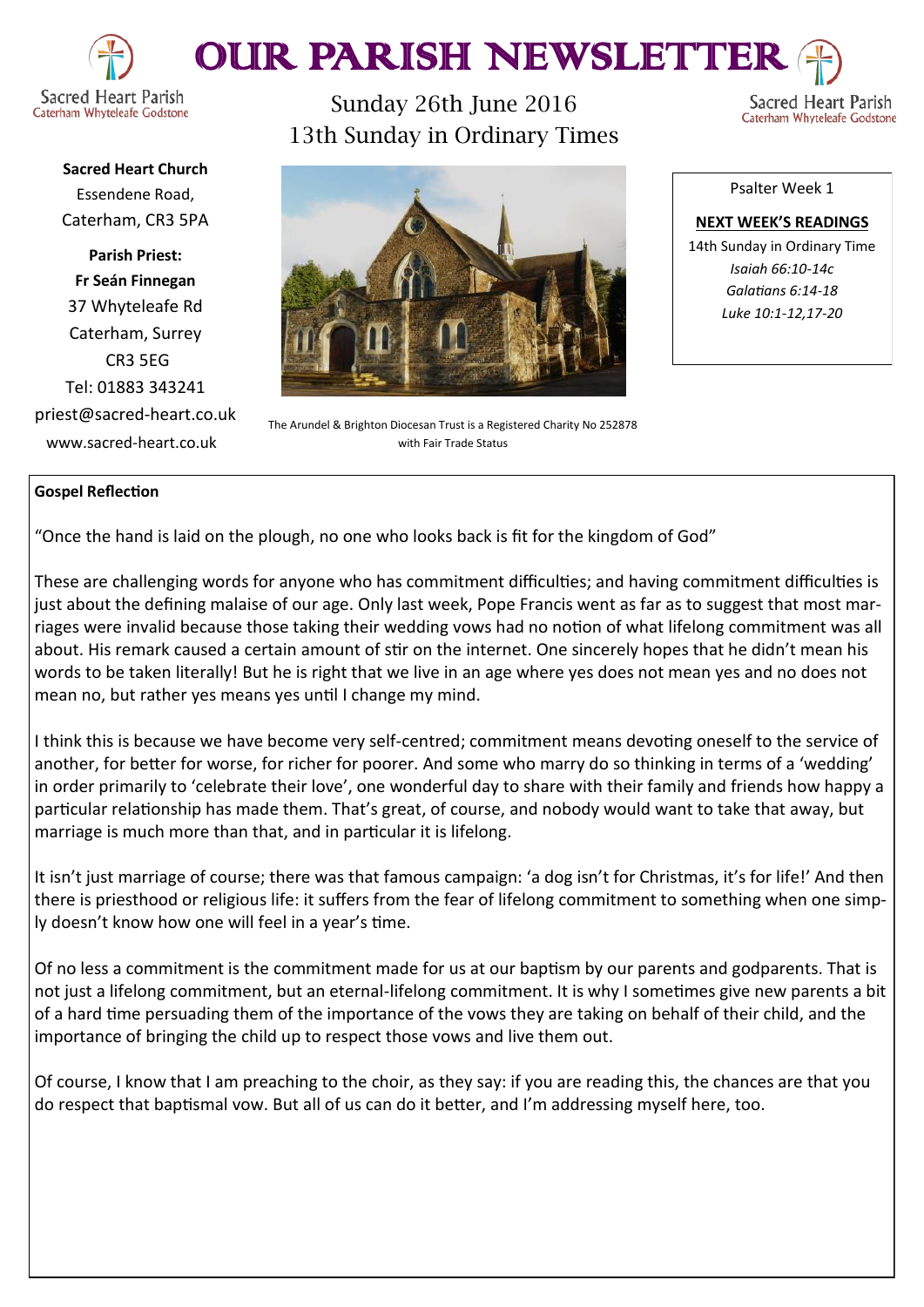## **Coffee and Cake with CAFOD**

Please join us for coffee and cake on Saturday 2nd July at St Joseph's Church hall, St Margaret Drive, Epsom KT18 7JQ from 10:15 to 12:30pm. Come along for an update on CAFOD's work, meet others and discover ways in which you can get involved. Contact Martin or Jo on 01483 898866 or arundelandbrighton@cafod.org.uk for more info and to book your place.

**Special Collection -** Today there will be a collection for Peter's Pence. This collection is **not** eligible for Parish Gift Aid

**St Aidan's Catholic Primary School** Coulsdon CR5 3DE-Headteacher - Required for January 2017 or later subject to negotiation with suitable applicants For further information and an application pack please e mail Mrs Jennifer Blackburne at clerk@st-[aidans.croydon.sch.uk](mailto:clerk@st-aidans.croydon.sch.uk)

#### **Dementia Friends Information Session – 7.30pm, Friday 8th July (Old Hall)**

This session will provide the opportunity to learn a little more about what it's like to live with dementia and the small ways that we can help. It will be run by a specialist in the area of dementia and will last for about an hour. All are welcome, so please come along to ensure that we are doing our best to create dementia friendly communities.

### **School open days:**

**The John Fisher School -** Tuesday 28th June, Thursday 30th June & Tuesday 5th July - please contact the school.

**St Philomena's Catholic High School for Girls** - Tuesday 5th July 2016 from 3:30pm to 8pm

**St Bede's School** - Wednesday 6th July 2016, from 5:30 to 9pm



**APF Red Boxes** - There are a number of Red Boxes (some of them from October 2015) at the back of the church. Would all box holders

please collect their boxes, which are behind the Welcomers. Our total for 2016 is down, compared to this time last year, and if we are to continue with the important work of Missio we need all holders to ensure that their boxes are collected and filled. If for any reason, you are unable to continue, please let me know so that I can dispose of the box as they make the back of the church untidy. Moyra Brohier, Local Secretary, Tel: 01883 342928



Please note that due to flood damage, the St Thomas' Hall and the Bar area are closed until further notice.

#### **Safeguarding**

The Safeguarding Office (SO) have now given the go-ahead to commence DBS (CRB) rechecks. If you currently volunteer in a role in the Parish where you work with children or adults at risk you should hold a current DBS check. We will be doing the rechecks in small batches and will be having some sessions over the next couple of months to get the checks up to date. We will be doing this **by appointment only.** Can you please email our reps Jacqui and Dee at [safeguardingreps@gmail.com](mailto:safeguardingreps@gmail.com) to see if you have a current check and if not we will let you know the dates we will be doing the checks. In order to speed things up you will be asked to complete all the forms at this appointment and we would ask that you bring along your **original** ID together with a photocopy which we can send to SO.

Thank you.

"Please support the excellent work which The Passage does for homeless people in Central London, by attending The Passage annual Garden Party in the beautiful and historic College Garden, Westminster Abbey on Friday 15 July, from 6.00 pm to 8.30 pm. Tickets at £35 each, include wine, soft drinks, buffet supper, prize raffle, and live music.

Tickets are available from The Passage, St Vincent's Centre, Carlisle Place, London SW1P 1NL.

Tel: 020 75921856.

Email: [tickets@passage.org.uk](mailto:tickets@passage.org.uk)

See also [www.passage.org.uk](http://www.passage.org.uk/) It will not be possible to purchase tickets at the Abbey. All proceeds in aid of The Passage."

**Year of Mercy Pilgrimage for New Catholics** Led by Bishop Moth

• For adults who have been baptised, confirmed or received into the church since 2012, along with their families, friends, sponsors, godparents, catechists and parishioners

- Enter through the Holy Door
- Celebration of a Mass of Thanksgiving
- Tea and cake, and an opportunity to meet Bishop Richard

Sunday 3rd July at 3.00pm Arundel Cathedral

Bishop Richard looks forward to meeting you!

Please give us an indication of numbers for catering purposes

email: ruth.gerun@dabnet.org or phone: 01293 651164

# **Offertory Collection**

The John Fisher School Rugby & Cricket Camp 2016 Wednesday  $20^{th}$  July 2016 – Friday  $22^{nd}$  July 2016 To be held at The John Fisher School. For further information please contact [jmccann13@suttonmail.org](mailto:jmccann13@suttonmail.org)

Sincere thanks for your generosity last weekend: Offertory: £750.96 (Gift Aid: £326.70) Second Collection - Day for Life £285.54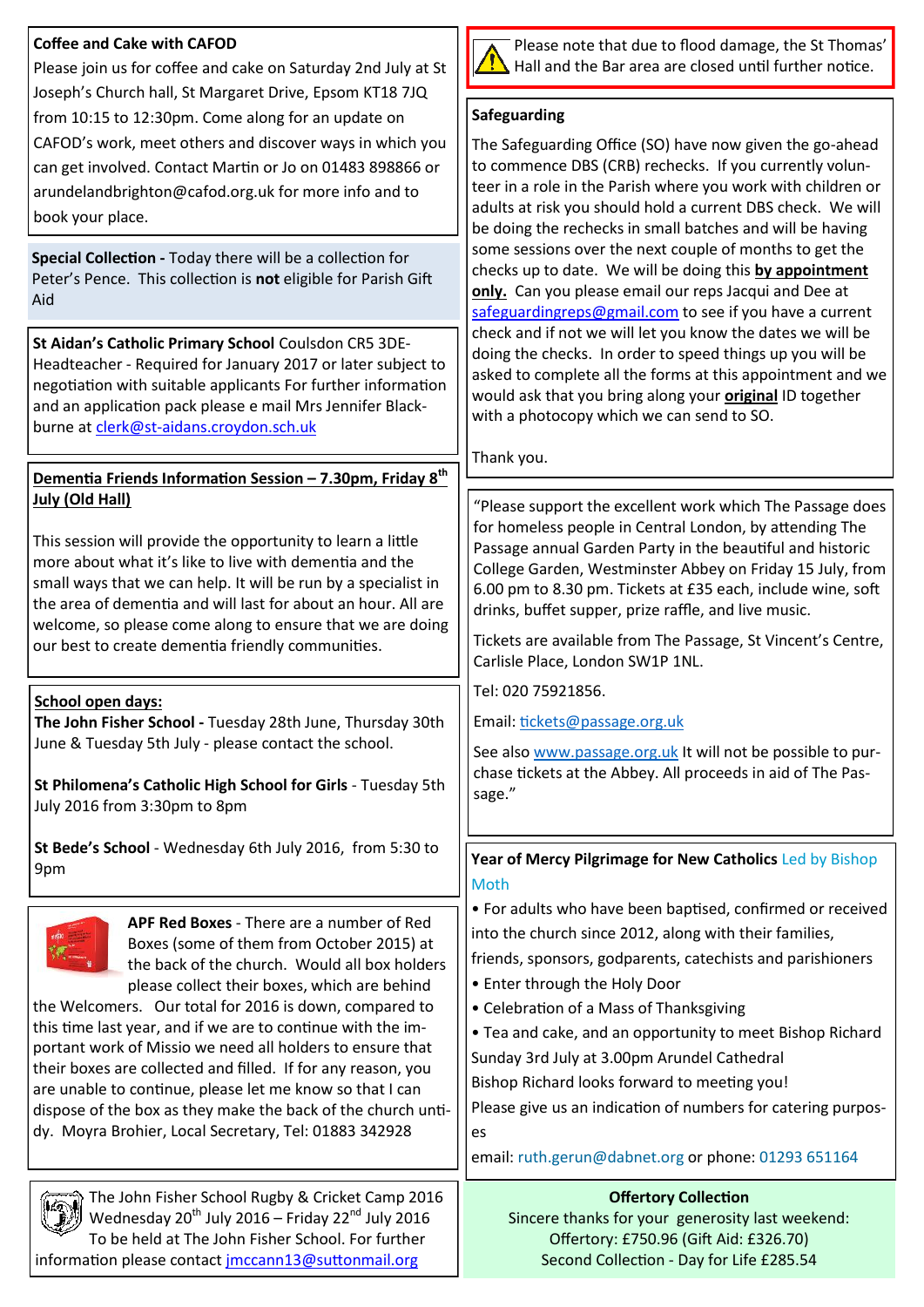#### **WHAT'S ON IN THE PARISH THIS WEEK**

| $Sun$ 26th: | Children's liturgy at 9am and 10:45am<br>Mass     |
|-------------|---------------------------------------------------|
|             | Tea & Coffee after 10:45am Mass                   |
| Mon:        | Tea & Coffee after Mass (Old Hall)                |
| Tues:       | 9:15 - 11:15am Toddler Group (Old Hall)           |
| Wed:        | 8pm Journey of Faith                              |
| Thurs:      | 7:30pm (10:45am Mass) Leaven Group                |
|             | Meeting (Old Hall)                                |
| Fri:        | 7:30pm Parish Women's Group Meeting (Old<br>Hall) |
| Sun 3rd:    | Children's liturgy at 9am and 10:45am Mass        |
|             | Tea & Coffee after 9am & 10:45am Mass             |
|             | Cafod cake sale after 10:45am Mass (Cent<br>Hall) |

**SVP Coffee Morning and Cake Sale – Sunday 3rd July** - The Sacred Heart Conference of the St Vincent De Paul Society warmly invites parishioners to tea, coffee and cake in the Centenary Hall after the 9.00am and 10.45am Masses on Sunday 3<sup>rd</sup> July. Delicious homemade cakes will be on sale and there will be an opportunity to find out more about the work of the SVP in the Parish. Offers of cakes will be greatly appreciated!

WANTED - equipment and furniture for Youth Club at St Thomas' Hall - We are after foldable table tennis, snooker and table football tables and 2 x 3-seater sofas (max length 2.2m) for use and storage in the new St Thomas' Hall. Please contact Mel Flaherty [youth-](mailto:youthclubsacredheart@gmail.com)

[clubsacredheart@gmail.com](mailto:youthclubsacredheart@gmail.com) or 07736 070455

# **Candle Safety** Ш

**III** Please can we remind Parishioners that children should  $\frac{1}{111}$  always be accompanied whilst lighting candles before,  $\mathbf{u}_1$  during or after Mass.<br>  $\mathbf{E} \equiv \mathbf{E} \equiv \mathbf{E} \equiv \mathbf{E} \equiv \mathbf{E} \equiv \mathbf{E} \equiv \mathbf{E} \equiv \mathbf{E} \equiv \mathbf{E} \equiv \mathbf{E} \equiv \mathbf{E} \equiv \mathbf{E} \equiv \mathbf{E} \equiv \mathbf{E} \equiv \mathbf{E} \equiv \mathbf{E} \equiv \mathbf{E} \equiv \mathbf{E} \equiv \mathbf{E} \equiv \mathbf{E} \equiv \mathbf{E} \equiv \mathbf{E} \equiv \mathbf{E} \equiv \mathbf$ 

> **Baptisms** - Livi Turner, William Scott, baby Ward, Jessica Lloyd and Daisy Dolce will be Baptised next week. Please keep them in your prayers.

We remember Bernard Ellis RIP who passed away last week. Please remember Bernard's wife Sue, his Children & Grandchildren in your prayers.

Bernard's requiem Mass will be held here on Friday 1st July 2016 at 10am. May he rest in peace.

Dioceses pilgrimage to the Shrine of Our Lady of Consolation at West Grinstead, with Bishop Richard on Sunday 17th July 2016. There are 13 tickets available. If you would like to go please contact the office.



Pat Knight; Kathleen & John Saunders; Helen Keogh; Daisy Hill; Christopher Browne; Kit Monk; Krista Thompson; Jane Hill; Rosemary Whale; Pam Weaver; Jimmy Mullen; Bernie Horrocks; Margaret Robertson; Heather Tordimah; Jenny Rowen; Elizabeth Daley; Eileen, Mel & Rose Lattimore; Bryan Smith; Oliver Farrell; Seeta Pillay; Pat McCoy; John Dunlop, Elise O'Connor, John Gilford, Chris Norman, Baby Tabitha Harrison, Christine Vernon, Maureen Kelly, Mary Wallace, Don Hancock, Gina Waiton, Joe Kelly, Harry Gaut & Ian Lester.

Do you know someone who would like to find out about being a Catholic – or who is a Catholic and would like to deepen their faith? Perhaps you are that

someone! - the "Journey of Faith" is for you!

Contact us NOW! (See newsletter, or Fr Seán - 01883

343241, Gemma - 01883 342508, Peter - 01883 345749)



**Children's Liturgy - Update Some reminders about Children's Liturgy (running Term time only)**

**There will now be ONE Liturgy for all children between the ages of 1 to 7 years old (children who have NOT made their first Holy Communion)**

# **Pre-school children**

- Only one adult per family should accompany the children to the liturgy.

- There will be a collection at every session.

**Children age 5 - 7 years (pre First Holy Communion)**

- Please ensure your child does not bring anything other than themselves through to the hall.

# **Notes for all**

Ш

Ш Ш Ш Ш

> **-** Children who have made their First Holy Communion should remain in the Mass. If parents really feel their child will benefit from attending the session please mention this to the Liturgist before Mass.

- Your seat in the Church can be reserved by picking up a sign from the table with the Hosts on.

- Every 2<sup>nd</sup> Sunday of the Month at 10.45am there will be a Youth Mass instead of an Children's Liturgy. The children will do the roles of Welcoming, Offertory, Reading / Bidding prayers and choir at these Masses.

- All children who have made their First Communion can volunteer to become Altar Servers if they wish to or can join the Children's Choir.

**We are always looking for volunteers to join the Liturgy teams. If you are interested in helping please contact Nina Morro or Nicky Leaker at [nickyleaker@live.co.uk](mailto:nickyleaker@live.co.uk)**